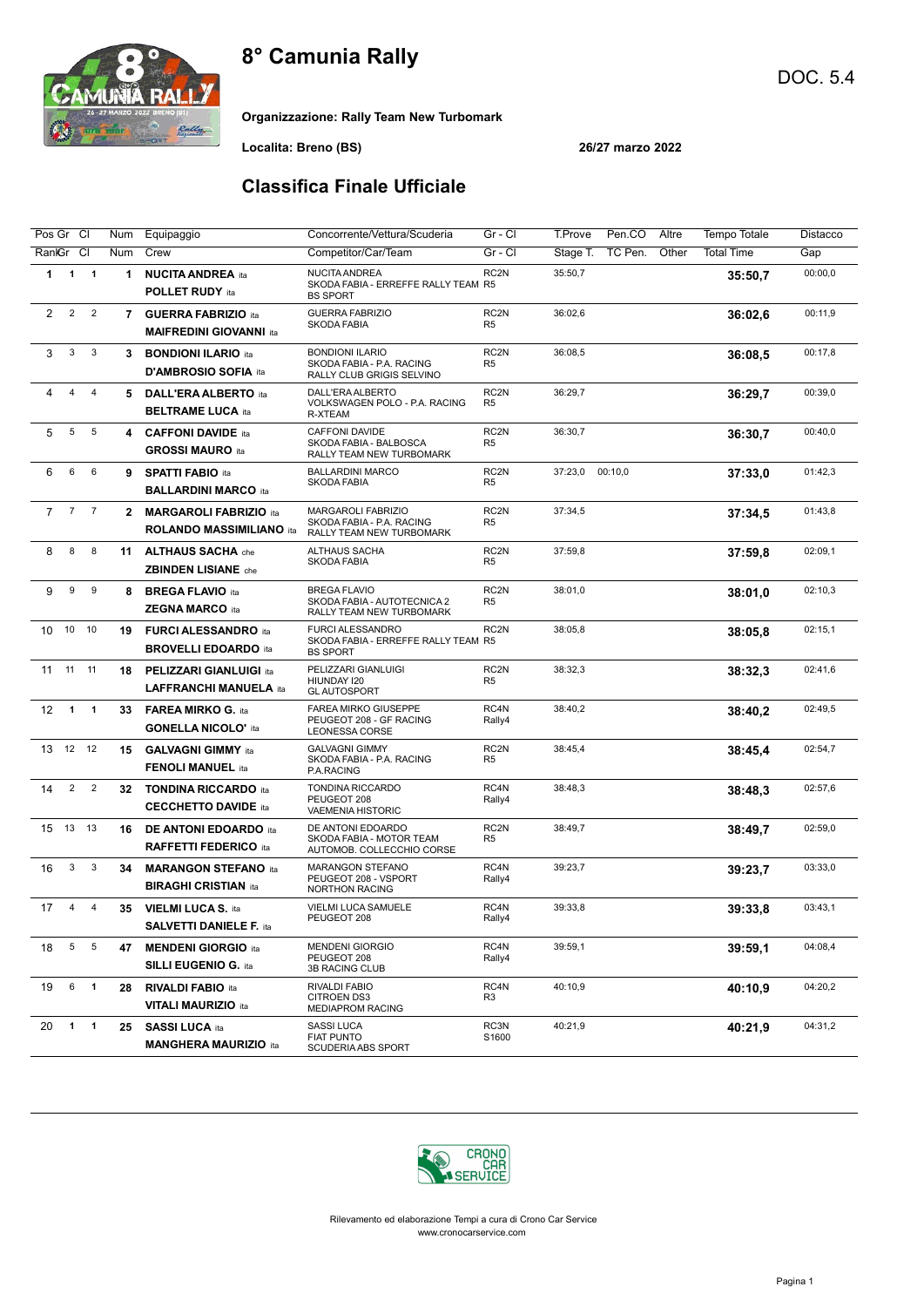

Organizzazione: Rally Team New Turbomark

Localita: Breno (BS) 26/27 marzo 2022

### Classifica Finale Ufficiale

| Pos Gr Cl |                |                         | Num | Equipaggio                                                      | Concorrente/Vettura/Scuderia                                                         | Gr - Cl                | T.Prove<br>Pen.CO<br>Altre   | <b>Tempo Totale</b> | Distacco |
|-----------|----------------|-------------------------|-----|-----------------------------------------------------------------|--------------------------------------------------------------------------------------|------------------------|------------------------------|---------------------|----------|
| RankGr    |                | CI                      | Num | Crew                                                            | Competitor/Car/Team                                                                  | Gr - Cl                | TC Pen.<br>Other<br>Stage T. | <b>Total Time</b>   | Gap      |
| 21        | $\overline{7}$ | 6                       | 45  | <b>BELLAN ALESSIO ita</b><br><b>CROCE SILVIA ita</b>            | <b>BELLAN ALESSIO</b><br>PEUGEOT 208 - BALDON RALLY<br>AB MOTOR SPORT                | RC4N<br>Rally4         | 40:21,9                      | 40:21,9             | 04:31,2  |
| 22        | 8              | $\overline{7}$          | 36  | <b>CIANFANELLI NICHOLAS ita</b><br><b>MOSTACCHI NICO ita</b>    | <b>CIANFANELLI NICHOLAS</b><br>PEUGEOT 208 - VSPORT<br>NICO RACING                   | RC4N<br>Rally4         | 40:22,3                      | 40:22,3             | 04:31,6  |
| 23        | $\overline{2}$ | $\overline{2}$          | 26  | <b>INVERNICI MAURO ita</b><br><b>ZANELLA ROBERTO ita</b>        | <b>INVERNICI MAURO</b><br>RENAULT CLIO - TWISTER ITALIA<br><b>TWISTER ITALIA</b>     | RC3N<br>S1600          | 40:31,6                      | 40:31,6             | 04:40,9  |
| 24        | $\mathbf{1}$   | $\overline{1}$          | 55  | <b>MARINI ALBERTO</b> ita<br><b>MORINA GIUSEPPE ita</b>         | <b>MARINI ALBERTO</b><br><b>RENAULT CLIO RS</b><br>3B RACING CLUB                    | RC5N<br>N <sub>3</sub> | 40:44,2                      | 40:44,2             | 04:53,5  |
| 25        | 9              | $\mathbf{1}$            | 78  | <b>USLENGHI ALESSANDRO</b> che<br>LUPO SALVATORE che            | USLENGHI ALESSANDRO<br>PEUGEOT 106                                                   | RC4N<br>K10            | 40:47.1                      | 40:47.1             | 04:56.4  |
| 26        | 14             | $\overline{1}$          | 22  | <b>PEDRETTI BATTISTA ita</b><br><b>CUTER FRANCESCO ita</b>      | PEDRETTI BATTISTA<br>MITSUBISHI LANCER EVO - MFT MOTO N4<br>RALLY TEAM NEW TURBOMARK | RC <sub>2N</sub>       | 40:49,1                      | 40:49,1             | 04:58,4  |
| 27        | 10             | $\overline{2}$          | 31  | <b>BETTONI MASSIMO</b> ita<br><b>POLONIOLI MORGAN ita</b>       | <b>BETTONI MASSIMO</b><br><b>RENAULT CLIO RS</b>                                     | RC4N<br>R <sub>3</sub> | 40:58,3                      | 40:58,3             | 05:07,6  |
| 28        | 11             | 8                       | 43  | <b>BACCANELLI DAVIDE ita</b><br><b>BELOTTI ALESSANDRO</b> ita   | <b>BACCANELLI DAVIDE</b><br>PEUGEOT 208 - GF RACING<br>LEONESSA CORSE                | RC4N<br>Rally4         | 40:00,2<br>01:00,0           | 41:00,2             | 05:09.5  |
| 29        | $\overline{2}$ | $\overline{1}$          | 96  | <b>GINI GIACOMO ita</b><br><b>MORONI MAURIZIO ita</b>           | <b>GINI GIACOMO</b><br>PEUGEOT 106<br>NICO RACING.                                   | RC5N<br>N <sub>2</sub> | 41:09,2                      | 41:09,2             | 05:18,5  |
| 30        | 3              | $\overline{2}$          | 57  | <b>PATT SIMONE</b> ita<br><b>FILIPPINI ETTORE ita</b>           | PATT SIMONE<br><b>RENAULT CLIO RS</b><br><b>NICO RACING</b>                          | RC5N<br>N <sub>3</sub> | 41:21,2                      | 41:21,2             | 05:30,5  |
| 31        | 4              | 3                       | 71  | <b>NUSSIO MASSIMILIANO ita</b><br><b>FILIPPINI RICCARDO ita</b> | NUSSIO MASSIMILIANO<br><b>RENAULT CLIO RS</b><br><b>EFFERRE</b>                      | RC5N<br>N <sub>3</sub> | 41:46,5                      | 41:46,5             | 05:55,8  |
| 32        | 12             | $\overline{2}$          | 79  | <b>ZAPPETTINI MAURO ita</b><br><b>OBERTI DAVIDE ita</b>         | ZAPPETTINI MAURO<br>PEUGEOT 106<br><b>KIMERA RACING</b>                              | RC4N<br>K10            | 41:55,6                      | 41:55,6             | 06:04,9  |
| 33        | 13             | 9                       | 37  | <b>TIZIANI DAVIDE ita</b><br><b>TIZIANI PAOLO ita</b>           | TIZIANI DAVIDE<br>PEUGEOT 208<br><b>MEDIAPROM RACING</b>                             | RC4N<br>Rally4         | 42:04.2                      | 42:04,2             | 06:13,5  |
| 34        | 14             | $\overline{1}$          | 52  | <b>CONIGLIO MASSIMO ita</b><br><b>SPADONE MIRKO</b> ita         | CONIGLIO MASSIMO<br>RENAULT CLIO W. - TOP RALLY<br>NEW STAR 3                        | RC4N<br>A7             | 42:08.3                      | 42:08.3             | 06:17,6  |
| 35        | 5              | $\overline{\mathbf{1}}$ | 77  | <b>ANGILLETTA NICOLA ita</b><br><b>MAGRINI FRANCESCO ita</b>    | ANGILLETTA NICOLA<br><b>RENAULT CLIO RS - VSPORT</b><br><b>BB COMPETITION</b>        | RC5N<br>Rally5         | 42:14,4                      | 42:14,4             | 06:23,7  |
| 36        |                | 15 10                   | 41  | <b>PAINI MAURIZIO ita</b><br><b>CORRADINI ERMANNO ita</b>       | PAINI MAURIZIO<br>PEUGEOT 208 - VSPORT<br>NICO RACING                                | RC4N<br>Rally4         | 42:16,1                      | 42:16,1             | 06:25,4  |
| 37 16     |                | 3                       | 29  | <b>PEDRINI ALESSANDRO</b> ita<br><b>TARZIA LENA</b> ita         | PEDRINI ALESSANDRO<br>RENAULT CLIO RS - MFT MOTORS<br>AB MOTOR SPORT                 | RC4N<br>R3             | 42:28,7                      | 42:28,7             | 06:38,0  |
| 38 17 11  |                |                         | 38  | <b>ZANARDINI CRISTIAN ita</b><br><b>BONFADINI FRANCESCA ita</b> | ZANARDINI CRISTIAN<br>PEUGEOT 208<br><b>NORTHON RACING</b>                           | RC4N<br>Rally4         | 42:36,9                      | 42:36,9             | 06:46,2  |
| 39        | 6              | $\overline{\mathbf{1}}$ | 75  | <b>IANI IGOR ita</b><br><b>PULIANI NICOLA ita</b>               | <b>IANI IGOR</b><br>SUZUKI SWIFT S. H.<br>RALLY TEAM NEW TURBOMARK                   | RC5N<br>Ra5H Naz.      | 42:38,5                      | 42:38,5             | 06:47,8  |
| 40        | 18             | $\overline{2}$          | 49  | <b>BOSETTI GIUSEPPE ita</b><br><b>DALDINI GEA ita</b>           | <b>BOSETTI GIUSEPPE</b><br>OPEL ASTRA GSI<br>LA SUPERBA                              | RC4N<br>A7             | 42:44,2                      | 42:44,2             | 06:53,5  |

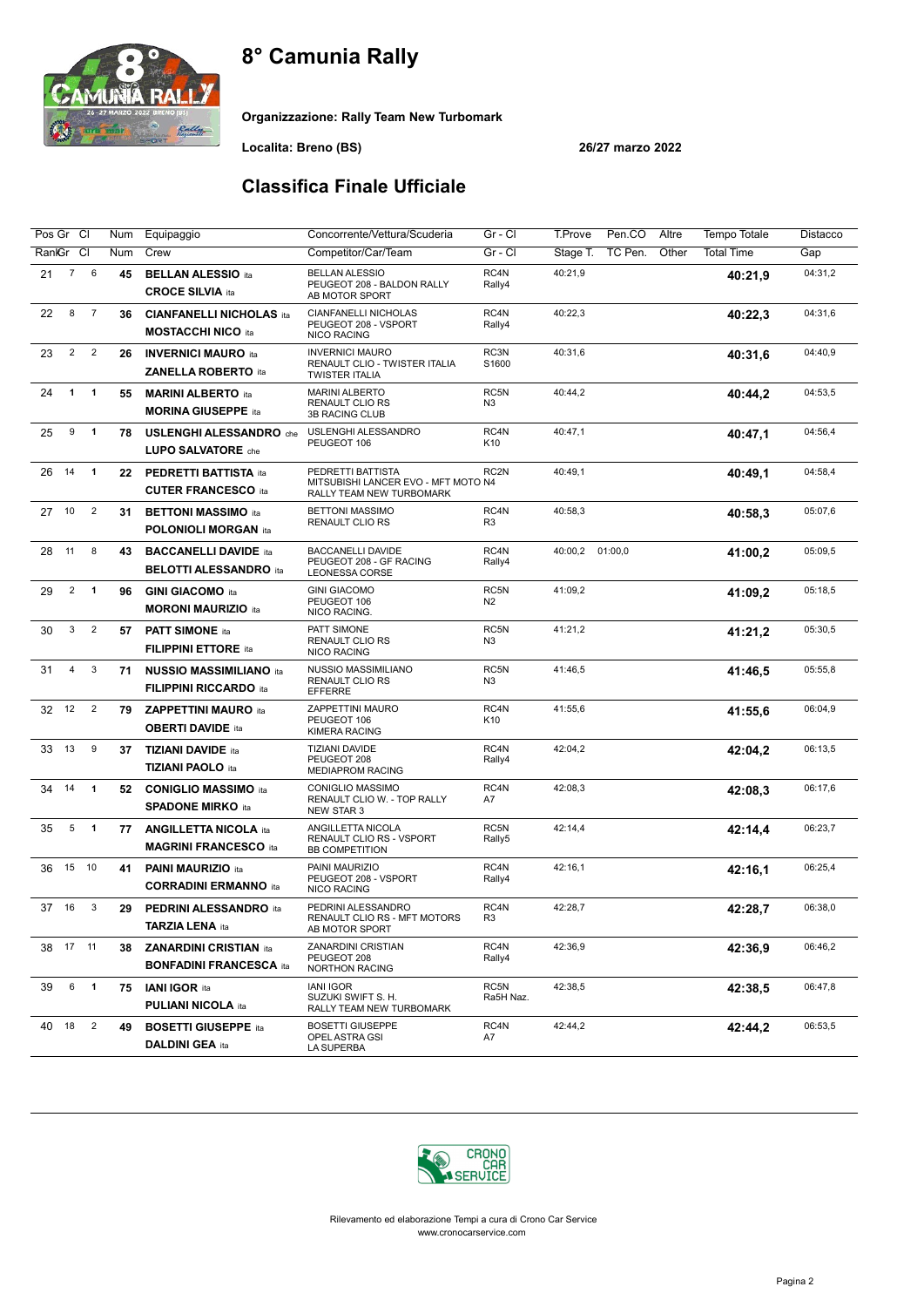

Organizzazione: Rally Team New Turbomark

Localita: Breno (BS) 26/27 marzo 2022

### Classifica Finale Ufficiale

| Pos Gr Cl                              | Num | Equipaggio                                                  | Concorrente/Vettura/Scuderia                                                  | Gr - Cl                | T.Prove<br>Pen.CO   | Altre | Tempo Totale      | Distacco |
|----------------------------------------|-----|-------------------------------------------------------------|-------------------------------------------------------------------------------|------------------------|---------------------|-------|-------------------|----------|
| RankGr Cl                              | Num | Crew                                                        | Competitor/Car/Team                                                           | Gr - Cl                | TC Pen.<br>Stage T. | Other | <b>Total Time</b> | Gap      |
| $\overline{2}$<br>$\overline{7}$<br>41 | 97  | <b>PARUSCIO MIRKO ita</b><br><b>TRINCA COLONEL SARA ita</b> | PARUSCIO MIRKO<br>PEUGEOT 106<br>NICO RACING.                                 | RC5N<br>N <sub>2</sub> | 42:48,6             |       | 42:48.6           | 06:57,9  |
| 42<br>8<br>$\overline{4}$              | 74  | <b>TODESCHINI DAVIDE ita</b><br><b>POLA DANIEL ita</b>      | TODESCHINI DAVIDE<br><b>RENAULT CLIO RS</b><br>ASD BLUTHUNDER RACING ITALY    | RC5N<br>N <sub>3</sub> | 42:56,4             |       | 42:56,4           | 07:05,7  |
| 19<br>12<br>43                         | 44  | <b>CIONI CARLO ita</b><br><b>MOIA PAOLA ita</b>             | <b>CIONI CARLO</b><br>PEUGEOT 208 - BALDON RALLY<br>AB MOTOR SPORT            | RC4N<br>Rally4         | 42:59.8             |       | 42:59,8           | 07:09,1  |
| 9<br>5<br>44                           | 58  | <b>MENDENI BORTOLO</b> ita<br><b>ZENDRA BRUNO ita</b>       | <b>MENDENI BORTOLO</b><br>RENAULT CLIO RS<br><b>3B RACING CLUB</b>            | RC5N<br>N <sub>3</sub> | 43:01,4             |       | 43:01.4           | 07:10,7  |
| 10<br>$\mathbf{1}$<br>45               | 109 | <b>GATTI FABIO ita</b><br><b>PINA SELENE ita</b>            | <b>GATTI FABIO</b><br>CITROEN SAXO<br>A.S.D. HISTORIKA                        | RC5N<br><b>RS1.6</b>   | 43:01,4             |       | 43:01,4           | 07:10,7  |
| 3<br>46<br>11                          | 107 | <b>STAFFONI MAURIZIO ita</b><br><b>PUTZU SELIA ita</b>      | STAFFONI MAURIZIO<br>PEUGEOT 106                                              | RC5N<br>N <sub>2</sub> | 43:09,9             |       | 43:09.9           | 07:19,2  |
| 20<br>$\mathbf{1}$<br>47               | 54  | LUCCHINI MICHELE G.A. ita<br><b>TOGNOLINI ANTONIO ita</b>   | LUCCHINI MICHELE G. A.<br><b>BMW MINI COOPER</b>                              | RC4N<br>RSTB1.6-P      | 43:10,2             |       | 43:10,2           | 07:19,5  |
| 21<br>13<br>48                         | 39  | <b>SCOLARI LORENZO P. ita</b><br>PIERI LUCA ita             | SCOLARI LORENZO PIERO<br>PEUGEOT 208 - AUTOTECNICA 2<br>A.S.D. TAC MOTORSPORT | RC4N<br>Rally4         | 43:17,2             |       | 43:17.2           | 07:26,5  |
| 12<br>$\mathbf{1}$<br>49               | 87  | <b>BRANCHI FABIO D. ita</b><br><b>TRIPICIANO CHIARA</b> ita | <b>BRANCHI FABIO DOMENICO</b><br>PEUGEOT 106<br><b>CALIBRA</b>                | RC5N<br>A <sub>5</sub> | 43:35,4             |       | 43:35,4           | 07:44,7  |
| 13<br>$\overline{4}$<br>50             | 92  | <b>GRIGIS MAURIZIO ita</b><br><b>PERLATI DANIELE ita</b>    | <b>GRIGIS MAURIZIO</b><br>PEUGEOT 106<br>RALLY CLUB GRIGIS SELVINO            | RC5N<br>N <sub>2</sub> | 43:36,7             |       | 43:36,7           | 07:46,0  |
| $\,$ 5 $\,$<br>14<br>51                | 95  | <b>VOLONTE' LUCA ita</b><br><b>IMARISIO ELISA ita</b>       | <b>VOLONTE' LUCA</b><br>PEUGEOT 106<br>NOVARA CORSE                           | RC5N<br>N <sub>2</sub> | 43:37,3             |       | 43:37.3           | 07:46,6  |
| 15<br>6<br>52                          | 56  | <b>COLOMBINI DANILO ita</b><br><b>RASELLI NADIA ita</b>     | COLOMBINI DANILO<br><b>RENAULT CLIO RS</b><br>PROMO SPORT RACING              | RC5N<br>N <sub>3</sub> | 43:38,4             |       | 43:38,4           | 07:47,7  |
| 16<br>6<br>53                          | 104 | <b>MANGERUCA ALEX ita</b><br><b>POZZOLI MATTIA ita</b>      | MANGERUCA ALEX<br>PEUGEOT 106<br>ASD BLUTHUNDER RACING ITALY                  | RC5N<br>N <sub>2</sub> | 44:10,6             |       | 44:10.6           | 08:19,9  |
| 17<br>$\mathbf{1}$<br>54               | 84  | <b>VERONA MATTEO ita</b><br><b>GADALDI VERONICA ita</b>     | <b>VERONA MATTEO</b><br>ALFA ROMEO MITO<br>NOVARA CORSE                       | RC5N<br>RSTB1.4        | 44:12,2             |       | 44:12,2           | 08:21,5  |
| 22<br>$\mathbf{1}$<br>55               | 81  | <b>ROSSINI MARCO ita</b><br><b>SALA MATTEO</b> ita          | <b>ROSSINI MARCO</b><br>PEUGEOT 106<br><b>SCUDERIA ABS SPORT</b>              | RC4N<br>A <sub>6</sub> | 44:12.5             |       | 44:12.5           | 08:21,8  |
| 18<br>56<br>$\overline{7}$             | 106 | <b>RAMPONI STEFANO ita</b><br><b>MILANI SAMANTA ita</b>     | RAMPONI STEFANO<br><b>CITROEN SAXO</b><br>ASD DNA MOTORSPORT                  | RC5N<br>N <sub>2</sub> | 44:21.1             |       | 44:21,1           | 08:30,4  |
| 19<br>8<br>57                          | 99  | <b>CRIPPA ANDREA</b> ita<br><b>TABACCO GIUSEPPE ita</b>     | CRIPPA ANDREA<br>PEUGEOT 106                                                  | RC5N<br>N <sub>2</sub> | 44:44,9             |       | 44:44,9           | 08:54,2  |
| 9<br>58 20                             | 89  | <b>DORIGO GIANLUCA ita</b><br><b>MORELLI LUCA ita</b>       | DORIGO GIANLUCA<br>PEUGEOT 106                                                | RC5N<br>N2             | 44:58,4             |       | 44:58,4           | 09:07,7  |
| 59 21<br>$\overline{7}$                | 73  | PELAZZI CORRADO S. che<br><b>AMATO FRANCESCA A.</b> che     | PELAZZI CORRADO S.<br><b>RENAULT CLIO RS</b><br>NICO RACING                   | RC5N<br>N3             | 45:01,7             |       | 45:01,7           | 09:11,0  |
| 8<br>22<br>60                          | 72  | <b>MASSANO STEFANO ita</b><br><b>CASELLATO GIULIA ita</b>   | MASSANO STEFANO<br>RENAULT CLIO W.<br>METECO CORSE                            | RC5N<br>N3             | 45:06,8             |       | 45:06,8           | 09:16,1  |

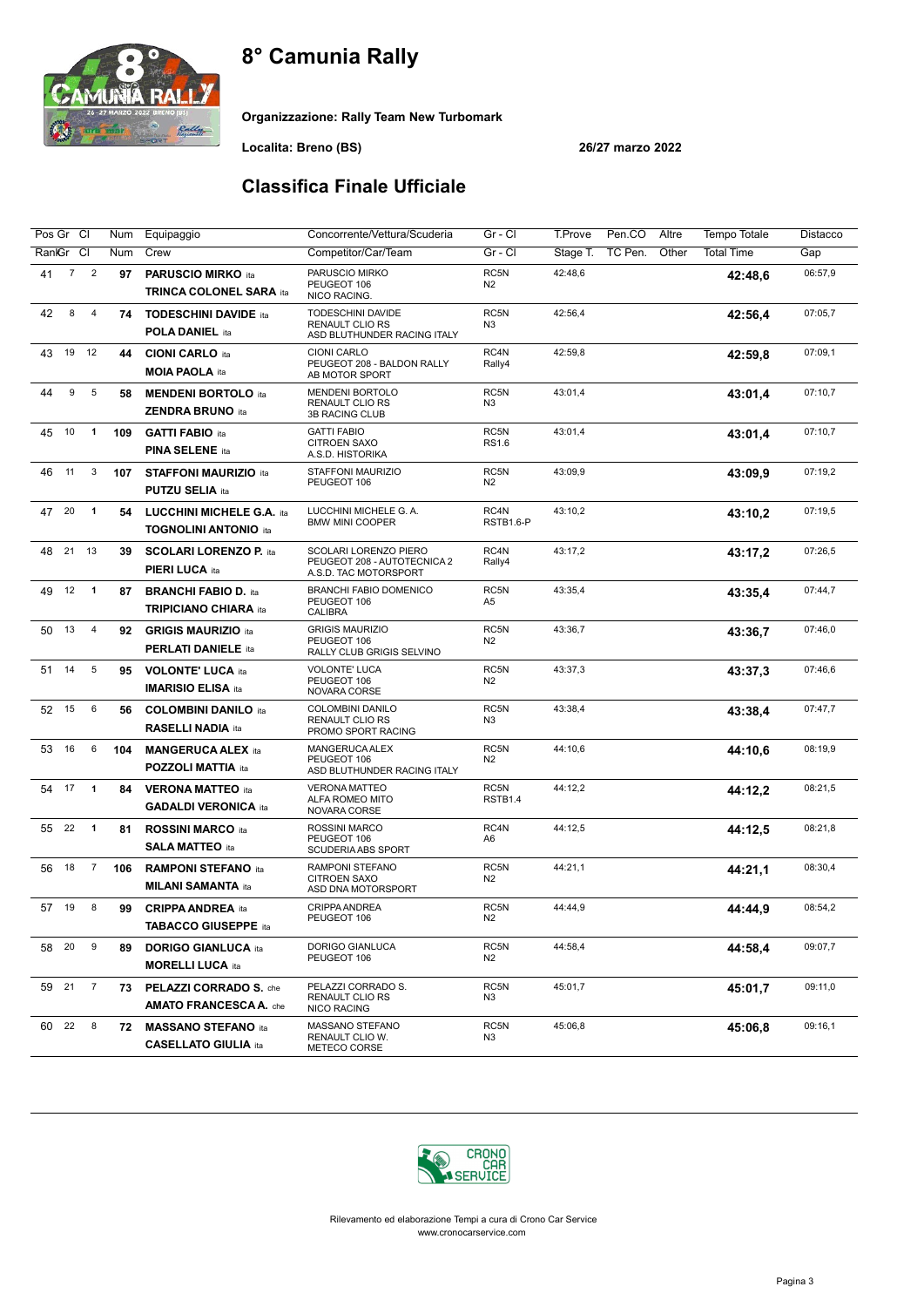

Organizzazione: Rally Team New Turbomark

Localita: Breno (BS) 26/27 marzo 2022

### Classifica Finale Ufficiale

| Pos Gr Cl |                |                | Num | Equipaggio                                                        | Concorrente/Vettura/Scuderia                                                              | Gr - Cl                          | T.Prove<br>Pen.CO<br>Altre   | Tempo Totale      | Distacco |
|-----------|----------------|----------------|-----|-------------------------------------------------------------------|-------------------------------------------------------------------------------------------|----------------------------------|------------------------------|-------------------|----------|
| RankGr    |                | <sub>Cl</sub>  | Num | Crew                                                              | Competitor/Car/Team                                                                       | Gr - Cl                          | TC Pen.<br>Other<br>Stage T. | <b>Total Time</b> | Gap      |
| 23<br>61  |                | $\overline{2}$ | 76  | <b>MANFRIN PIETRO</b> ita<br><b>POLTRONIERI DAMIANO ita</b>       | <b>MANFRIN PIETRO</b><br>RENAULT CLIO RS - RALLY SPORT EV Rally5<br>RALLY SPORT EVOLUTION | RC5N                             | 45:27,9                      | 45:27.9           | 09:37,2  |
| 24<br>62  |                | 10             | 91  | <b>RANTUCCIO PIERO ita</b><br><b>TIRABOSCHI VALENTINO ita</b>     | RANTUCCIO PIERO<br>PEUGEOT 106<br>RALLY TEAM NEW TURBOMARK                                | RC5N<br>N2                       | 45:05,9<br>00:30,0           | 45:35.9           | 09:45,2  |
| 63        | 25             | 11             | 101 | <b>PANIZZOLI FAUSTO B. ita</b><br><b>CONFALONIERI MASSIMO ita</b> | PANIZZOLI FAUSTO B.<br>PEUGEOT 106<br>SCUDERIA ABS SPORT                                  | RC5N<br>N <sub>2</sub>           | 45:51,4                      | 45:51.4           | 10:00,7  |
| 64        |                | 26 12          | 98  | <b>GOSATTI MASSIMO ita</b><br><b>MACSENTI MARTINA ita</b>         | <b>GOSATTI MASSIMO</b><br><b>CITROEN SAXO</b><br>EFFERRE                                  | RC5N<br>N <sub>2</sub>           | 45:56,4                      | 45:56.4           | 10:05,7  |
| 27<br>65  |                | $\overline{2}$ | 88  | <b>GALLETTI CARLO ita</b><br><b>BARUFFI DAMIANA ita</b>           | <b>GALLETTI CARLO</b><br>PEUGEOT 205<br>ASD BLUTHUNDER RACING ITALY                       | RC5N<br>A <sub>5</sub>           | 00:10,0<br>45:49,5           | 45:59.5           | 10:08.8  |
| 66        | 23             | 14             | 48  | <b>TRAPPA GABRIELLA ita</b><br><b>PIARDI FABIO ita</b>            | <b>TRAPPA GABRIELLA</b><br>PEUGEOT 208 - AUTOTECNICA 2<br>R-XTEAM                         | RC4N<br>Rally4                   | 46:11,8                      | 46:11,8           | 10:21,1  |
| 67        | 24             | 3              | 51  | <b>PIANA ENRICO</b> che<br><b>MAGNI NICOL</b> che                 | <b>ENRICO PIANA</b><br>RENAULT CLIO RS                                                    | RC4N<br>A7                       | 46:25,8                      | 46:25,8           | 10:35,1  |
| 68        | 28             | 13             | 105 | <b>ROSSINI VALERIO ita</b><br><b>CICERI MANOLA ita</b>            | ROSSINI VALERIO<br><b>CITROEN SAXO</b><br><b>SCUDERIA ABS SPORT</b>                       | RC5N<br>N2                       | 46:47,4                      | 46:47,4           | 10:56,7  |
| 69        | 29             | $\overline{2}$ | 112 | <b>MAGGIORI ALESSANDRO</b> ita<br><b>TABONI MATTIA ita</b>        | MAGGIORI ALESSANDRO<br><b>CITROEN SAXO</b>                                                | RC5N<br><b>RS1.6</b>             | 47:02,2                      | 47:02,2           | 11:11,5  |
| 70        | 30             | 3              | 113 | <b>GIULIA GIUSEPPE ita</b><br><b>FERRARI MATTEO ita</b>           | <b>GIULIA GIUSEPPE</b><br>CITROEN SAXO                                                    | RC <sub>5N</sub><br><b>RS1.6</b> | 47:30.6                      | 47:30.6           | 11:39,9  |
| 71        | $\mathbf{1}$   | $\overline{1}$ | 114 | <b>GHEZA MIRKO ita</b><br><b>TABONI DIEGO ita</b>                 | <b>GHEZA MIRKO</b><br>PEUGEOT 106 R.                                                      | RC6N<br>N <sub>1</sub>           | 01:10,0<br>46:41,2           | 47:51,2           | 12:00,5  |
| 72        | 25             | 15             | 46  | <b>VIELMI SERGIO ita</b><br><b>VIELMI MARCO ita</b>               | <b>VIELMI SERGIO</b><br>PEUGEOT 208                                                       | RC4N<br>Rally4                   | 06:00,0<br>42:09,8           | 48:09.8           | 12:19,1  |
| 31<br>73  |                | $\overline{1}$ | 83  | <b>VERONA PIETRO</b> ita<br><b>GHISONI SUSY ita</b>               | <b>VERONA PIETRO</b><br><b>RENAULT CLIO RS</b><br><b>EFFERRE SSD ARL</b>                  | RC5N<br><b>RS2.0</b>             | 48:25,0                      | 48:25,0           | 12:34,3  |
| 74        | 32             | $\overline{4}$ | 111 | <b>REGHENZANI DANIEL ita</b><br><b>BELLI FRANCESCA ita</b>        | REGHENZANI DANIEL<br>PEUGEOT 106<br>3B RACING CLUB                                        | RC5N<br><b>RS1.6</b>             | 50:55,8                      | 50:55.8           | 15:05,1  |
| 75        | $\overline{2}$ | $\sqrt{2}$     | 115 | <b>BULFERI VITTORIO ita</b><br><b>GUIOTTO RITA ita</b>            | <b>BULFERI BUL. VITTORIO</b><br>PEUGEOT 106 R.<br>NOVARA CORSE                            | RC6N<br>N <sub>1</sub>           | 00:40,0<br>52:36,9           | 53:16,9           | 17:26,2  |
| 76        | 33             | $\mathbf{1}$   | 86  | <b>TARLAO DIEGO ita</b><br><b>CALUFETTI TIZIANO ita</b>           | <b>TARLAO DIEGO</b><br>SUZUKI SWIFT 1.0 B.<br>CALIBRA                                     | RC5N<br>RSTB1.0-P                | 58:03,2                      | 58:03.2           | 22:12,5  |
| 34<br>77  |                | 14             | 103 | <b>BOFFELLI CHRISTIAN ita</b><br><b>VASTA FABIO ita</b>           | <b>BOFFELLI CHRISTIAN</b><br>PEUGEOT 106<br><b>MEDIAPROM RACING</b>                       | RC5N<br>N2                       | 04:00,0<br>1:15:25,3         | 1:19:25.3         | 43:34.6  |

#### Ritiri / Esclusioni

| Num | Equipaggio                                       | Concorrente/Vettura/Scuderia                | Gr - Cl           | Evento                   | Postazione |
|-----|--------------------------------------------------|---------------------------------------------|-------------------|--------------------------|------------|
| 53  | <b>PANTEGHINI GIULIO</b><br><b>REBOLDI DIEGO</b> | PANTEGHINI GIULIO<br><b>BMW MINI COOPER</b> | RC4N<br>RSTB1.6-P | Non Partito<br><b>NP</b> | PS         |